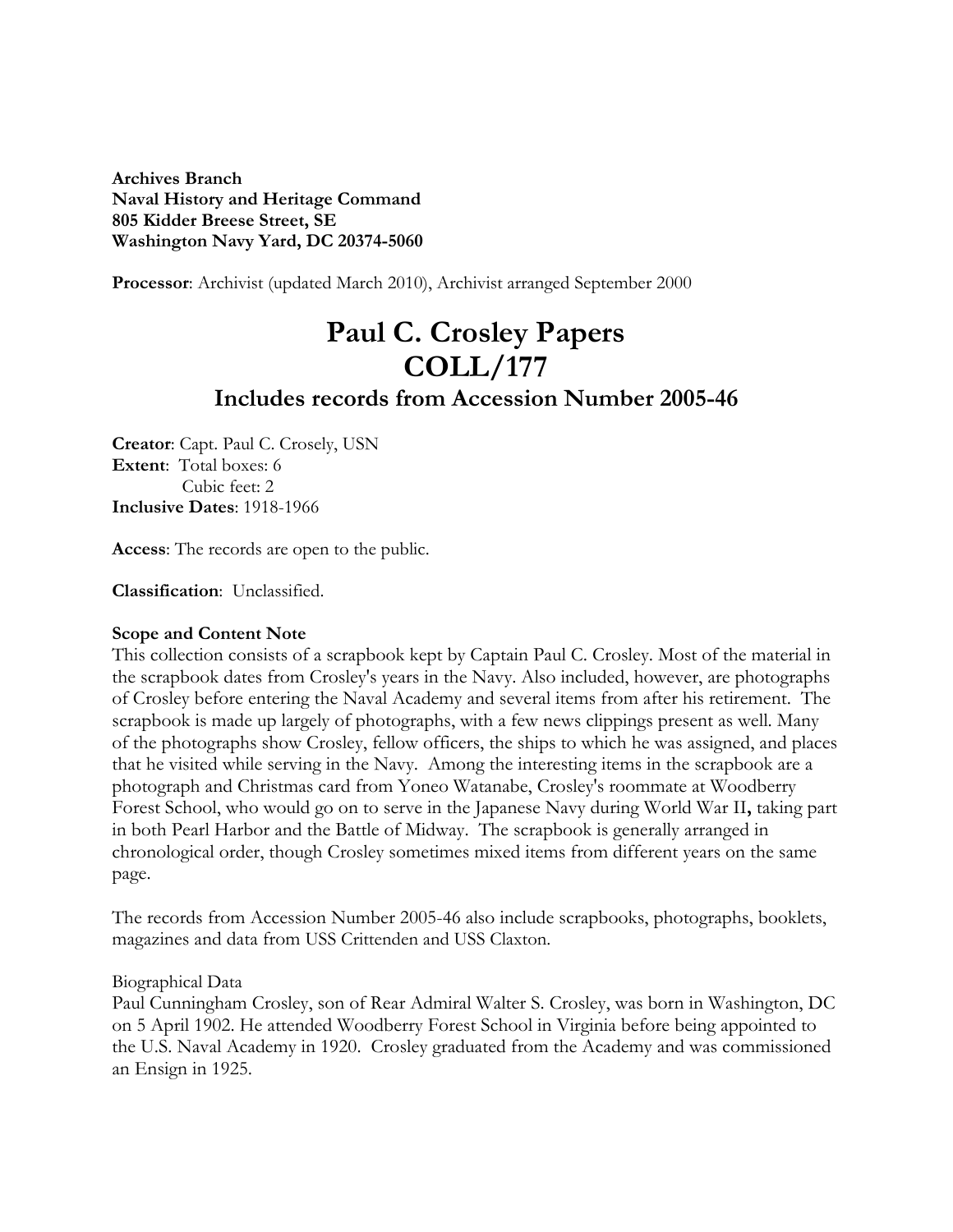His first assignment was on the battleship Nmddz, operating with Division Three of the Battle Fleet. Detached in October of that year, he received instruction in communications in the Office of Naval Communications. After completing this training, Crosley was assigned as Assistant Communications Officer on the staff of Commander in Chief Asiatic Fleet on board the flagship Hzlron. While in this assignment, from August 1926 to November 1927, he participated in Yangtze River operations.

Beginning in 1928, Crosley served on USS Ashmilk, flagship of Commander South China Patrol. That December, he transferred to the cruiser Sacramento, operating with the Special Service Squadron, where he spent two months before joining USS Mdryland. He left Mayhnd in March 1931 for instruction in communications at the Postgraduate School in Annapolis, Maryland. His post-graduate training was completed at .the University of California at Berkeley, where he received a Master of Science degree in June 1933.

With his Master's degree completed, Crosley was assigned to temporary communications duty with Division Three, U.S. Fleet. He spent the following three years, until June 1936, serving as communications officer on the cruisers Memphis and Trenton. Returning to shore duty after being detached from Trenton, Crosley became Radio Material Officer at the Brooklyn Navy Yard. From July 1938 until June 1939, he served as executive officer on USS Claxton, and subsequently became aide and flag secretary to Commander Cruisers, Battle Force.

In February 1941, Crosley was transferred to the staff of Commander in Chief Pacific Fleet, serving as aide and flag secretary until June 1942. After leaving Hawaii, he attended the Naval War College until November 1942 and spent the next two years in the office of the Chief of Naval Operations. While in this assignment, Crosley was promoted to the rank of Captain on 20 July 1943.

Detached from CNO's staff in November 1944, Crosley had duty in connection with the conversion of USS Crittenden at the Small Craft Training Center in San Pedro, California. Upon Crittenden's commissioning on 29 January 1945, Crosley assumed command, remaining in that post until the completion of the Bikini Atoll atomic testing in August 1946. Crosley next was assigned to the staff of the Naval War College. In May 1948, he reported to the Navy Department, and subsequently served in the office of the Secretary of Defense and the Secretariat of the Joint Chiefs of Staff.

During 1950 and 1951, he had duty in the Korean combat area as Chief of Staff to Commander Cruiser Division Five. Late in 1951 he was ordered to New York where he took on the post of Assistant Chief of Staff for Communications with Commander Eastern Sea Frontier. Crosley held these duties until the summer of 1953, when he became Chief of Staff. He continued to serve in that capacity until he was transferred to the retired list on 30 June 1955.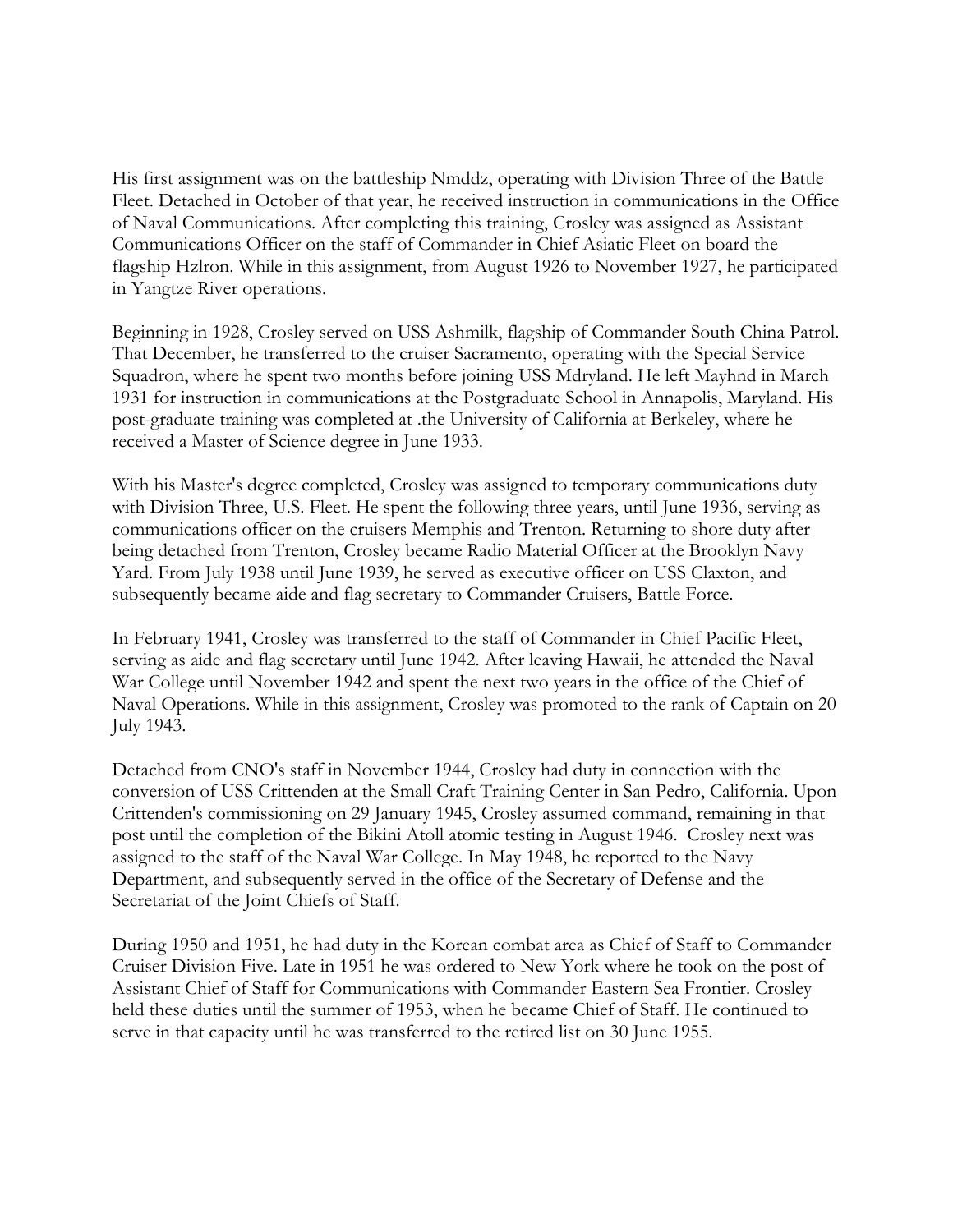In 1956, Crosley assumed the position of Director of Naval Science and head of the Department of Naval Instruction at the Honor Naval School of the Admiral Farragut Academy in Pine Beach, New Jersey. He held that post for ten years, retiring in September 1966.

## **Box Listing**

#### **BOX 1**

Biographical Data Correspondence Promotion in Rank Travel

- 1. Orders 1925-1939
- 2. Orders 1941-1948
- 3. Orders 1950-1953
- 4. General correspondence. Files 1918-1939
- 5. General correspondence. Files 1940-1951
- 6. General correspondence. Files 1950-1954
- 7. Correspondence 1925-1979
- 8. Misc. correspondence files 1932-1952
- 9. Naval War College 1942-1948
- 10. Postal Service 1942-1951
- 11. Postal Memos 1950-1951
- 12. Roster-Postal Service No Date

#### **BOX 2**

- 1. Publications 1945
- 2. Publications 1959-1966
- 3. Photos No Date
- 4. Scrapbook No Date
- 5. Misc. No Date
- 6. Misc. No Dates

### **BOX 3**

- 1. Misc. No Dates
- 2. Misc. No Dates

## **The following boxes cover records from Accession Number 2005-46 and have been added to the Paul C. Crosley Papers Collection.**

### **BOX 4**

- 1. Scrapbook/Photo Album USS Claxton DD-140
- 2. USS Crittenden File
- 3. USS Claxton File
- 4. Photos of Atomic Bomb Test Bikini
- 5. Employment Schedule and Mail Distribution: Pacific Fleet 1941